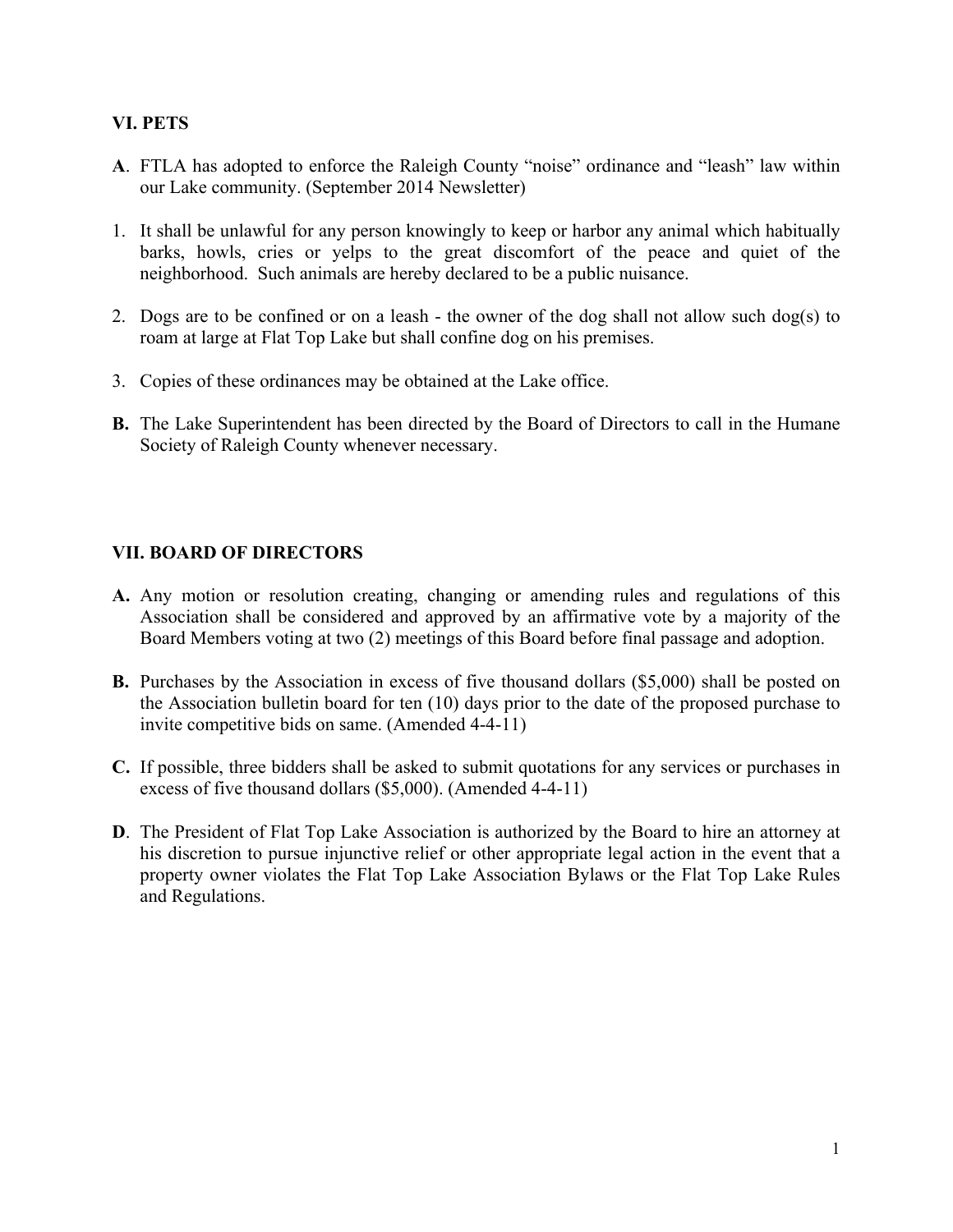## **VIII. GENERAL**

- **A.** Trees, shrubs, or other natural foliage as well as soil or geological formation on the Association property shall not be removed, disturbed or marred without the consent of the Board of Directors. Accordingly, Association property on the side of the perimeter road opposite the lake shall not be used by Members for storage of vehicles, boats, trailers, construction materials and firewood; or for disposal of leaves, branches or other debris.
- **B.** A Member, or his or her spouse, or a Member of his family, as defined by the Bylaws, may take a group of young people onto the Member's own lot during daylight hours, provided they leave before dark, and the Member shall be responsible for their conduct and safety. No such group of young people shall be admitted after dark or remain after dark unless they be accompanied by such Member, or his or her spouse, and they shall be responsible for their conduct and safety. The Lake Superintendent shall evict any such guests who violate the rules and regulations of the Association.
- **C.** No overnight camping is permitted on FTLA property within 500 feet of association roadways or the shoreline. (Amended 9/19/16)
- **D**. Members of the Association will be responsible for the conduct of their guests.
- **E.** Members owing dues and assessments in arrears more than sixty (60) days from the date shown on the statement of dues and assessments shall be assessed a late charge of \$100. (Amended 5/3/04). Thereafter, interest at the legal rate shall accrue on the entire unpaid balance until paid. A member who fails to pay all dues and assessments, together with interest and late charges thereon, within 30 days after receipt of written notice to pay the same from the association shall be subject to the immediate suspension of all privileges of membership in the association including revocation of building permits; boat and recreational vehicle permits; use of the lake for boating and fishing; and use of any other recreational facilities at the lake; including use of the tennis courts, beach and softball field.
- 1. Members who have not paid in full their annual dues and assessments within 90 days from date of invoice will be limited to only one (1) gate card and only allowed access to their property, will not be allowed to use any other common areas of the association, including the lake, nor be allowed to vote on any issue at our annual meeting.
- 2. A member who has not paid current dues and assessments within 365 days of May invoice date prior year(s) will have outstanding balance doubled, including interest, lien fee and late charges (Amended 4-29-09)
- **F.** A guest who has been evicted by the Board for misconduct shall not, after such eviction, drive any vehicle through the gate, drive upon any Association road, or use Association facilities for the term of such eviction.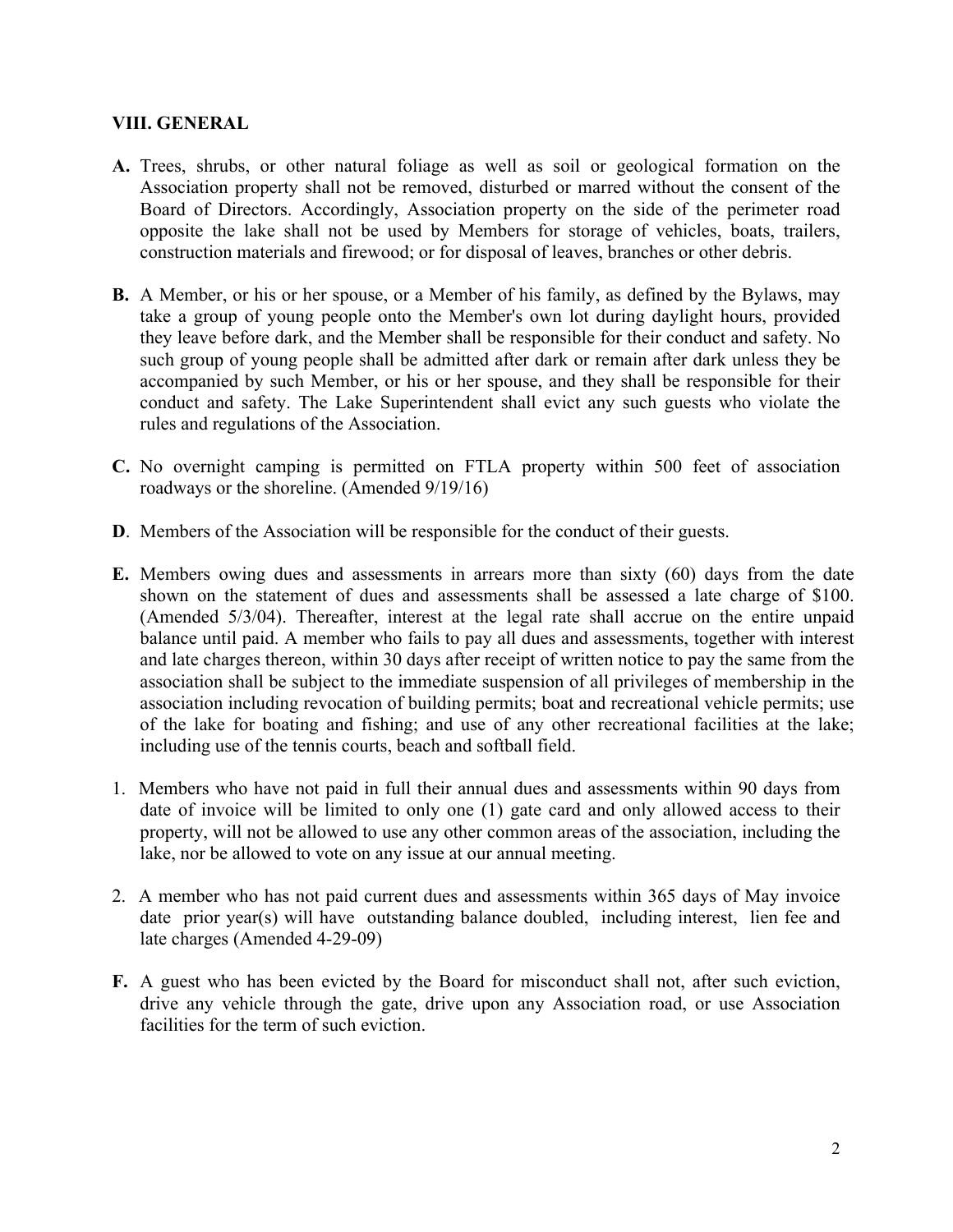**G.** Members or lot owners who are cited for violations of the Association's rules and regulations are subject to the following actions: (Amended 9/19/16)

| First Violation: Written warning to Member.                                               |
|-------------------------------------------------------------------------------------------|
| Second Violation: Appearance of Member before Board.                                      |
| Financial Penalty: If member does not comply with Board's or Committee's request to abate |
| rule or regulation violation(s) or does not appear before the Board as                    |
| required for 2 <sup>nd</sup> violation, member will be assessed a daily monetary fine     |
| of up to \$100 per calendar day beginning from date when member was                       |
| issued the written warning until violation(s) is corrected in manner                      |
| required and approved by Board of Directors.                                              |
| *The member shall be notified immediately by telephone and in writing                     |
| the amount of the daily fine and the date such will go into effect.                       |
| *The member will be sent an invoice at the end of each month showing                      |
| the total of the fine to date and any other charges.                                      |
| *If member does not comply with Board's request and the violation is                      |
| not corrected and invoice remains unpaid after 30 calendar days of being                  |
| fined, the daily fine will be doubled to \$200 maximum.                                   |
|                                                                                           |

- **H.** All of the outgoing Member's gate cards that were issued to a lot(s) must be returned to the Lake office or they will be deactivated. (Amended 9/19/16)
- **I.** A deed of conveyance or separate instrument is required to be filed in the Raleigh County Clerk's Office when driveways or any utilities are placed on another member's lot and used by another Member, either jointly or separately. (Amended 9/19/16)
- **J.** No one wanting to purchase a fractional share of a lot will be approved for association membership or a member sell a fractional share of a lot to anyone except the contiguous lot owner. (Amended 9/10/07)
- **K.** Every member shall have access to his/her file on his/her property and will also have access to water testing reports.
- **L**. The Membership Committee must have at least two members of such committee meet with and investigate the applicant for membership prior to the review of their membership. If it is impossible for members of such committee to do this, then another member of the Board would fill in for the absent member or members of the Membership Committee.
- **M**. Member is not allowed to rent or lease their residence or lot to anyone. If caught violating this rule, member's gate cards will be deleted from entry system. (Amended 4/4/11)
- **N.** Member, in their absence, may submit name of immediate family member to the Membership Committee for approval to be allowed to "house sit" for up to 60 days per request. The guest(s) are not allowed to use any of the common areas or facilities unless member is present. (Amended 4/4/11)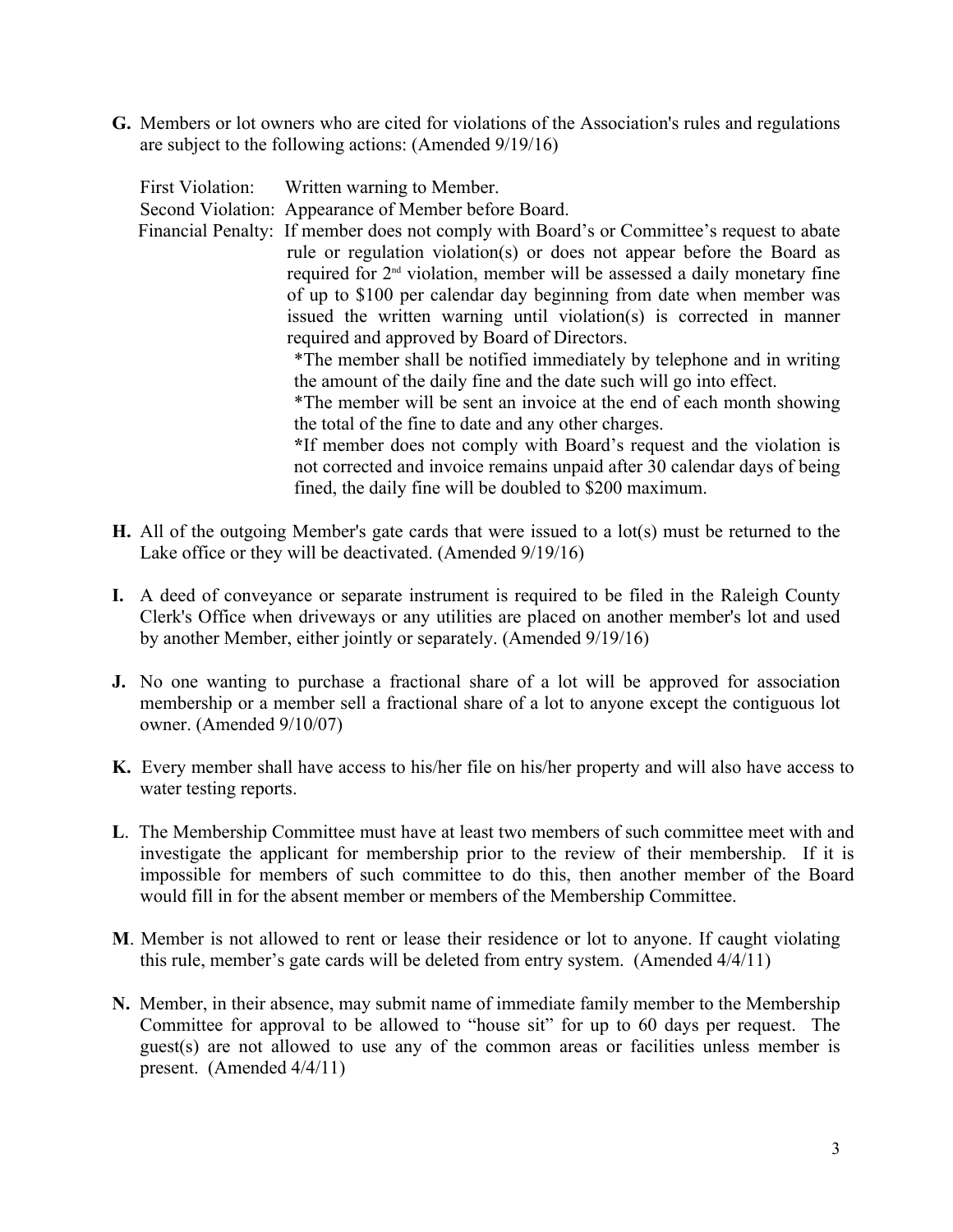- O. A current member prior to purchasing another lot is required to complete a "Membership Lot Transfer Application" and submit for review by the Membership Committee. (Amended 4/4/11)
- P. Members having a personal event on FTL Association community property for a party of 15 or more non-members must register said event with the association office and make a \$500 refundable deposit to cover any cleanup costs required by FTL personnel or cover property damage. Requests are on a first come basis. The member is responsible for the actions of his/her guests while attending this function and agrees to be responsible for any and all accidents and injuries seen or unseen that may occur to his/her guests while on FTLA property or as a result of attending the event.
- Q. If a new applicant closes on the purchase of a lot prior to being approved for membership by the Board of Directors, the Association will levy a \$5,000 fine against said lot involved, to be paid by buyer or seller within thirty (30) days. (8/6/12)
- R. The property owner(s) shown on the deed of a lot owned at Flat Top Lake and Park and not approved as a member is still responsible for the payment of ALL dues and assessments and assessed fines and affiliated late charges, interest and fees as assessed all other members. If not paid in allowed time frame, the Association has the right to file a lien against lot for outstanding debt.
- S. Any member in good standing wishing to address the Board of Directors in person at a monthly meeting shall email or mail request and outline subject to be addressed to President at least five (5) days prior to meeting date so Board may be informed of appearance and matter to be discussed. President has option to approve member's appearance or refer to meet with appropriate committee.
- T. No Member or guest shall physically attack an employee of Flat Top Lake Association while said employee is on duty or on Flat Top Lake property. Nor shall a member cause inconvenience, annoyance by using abusive language such as cursing, swearing or profanity or threatening harm to a FTLA employee. (Amended 3/13/2018)

No member, guest or other person shall physically attack a volunteer committee member while that member is on actual committee business to carry out the by-laws, deed restrictions and board policy. (Amended 3/13/18)

**Penalty**: The individual is liable for a monetary fine of up to \$1,000 as levied by Board of Directors after reviewing circumstances of incident and those involved prior to final determination is made. (Amended 3/13/18)

No member, guest or other person shall recklessly cause inconvenience, annoyance or harm to a volunteer committee member while regarding committee business to carry out the rules, by-laws, deed restrictions and board policy. Examples being: using abusive language such as cursing, swearing, or profanity; engaging in threatening harm to this person or his property and hindering or preventing the movement of this person on any Association property. (Amended 3/13/18)